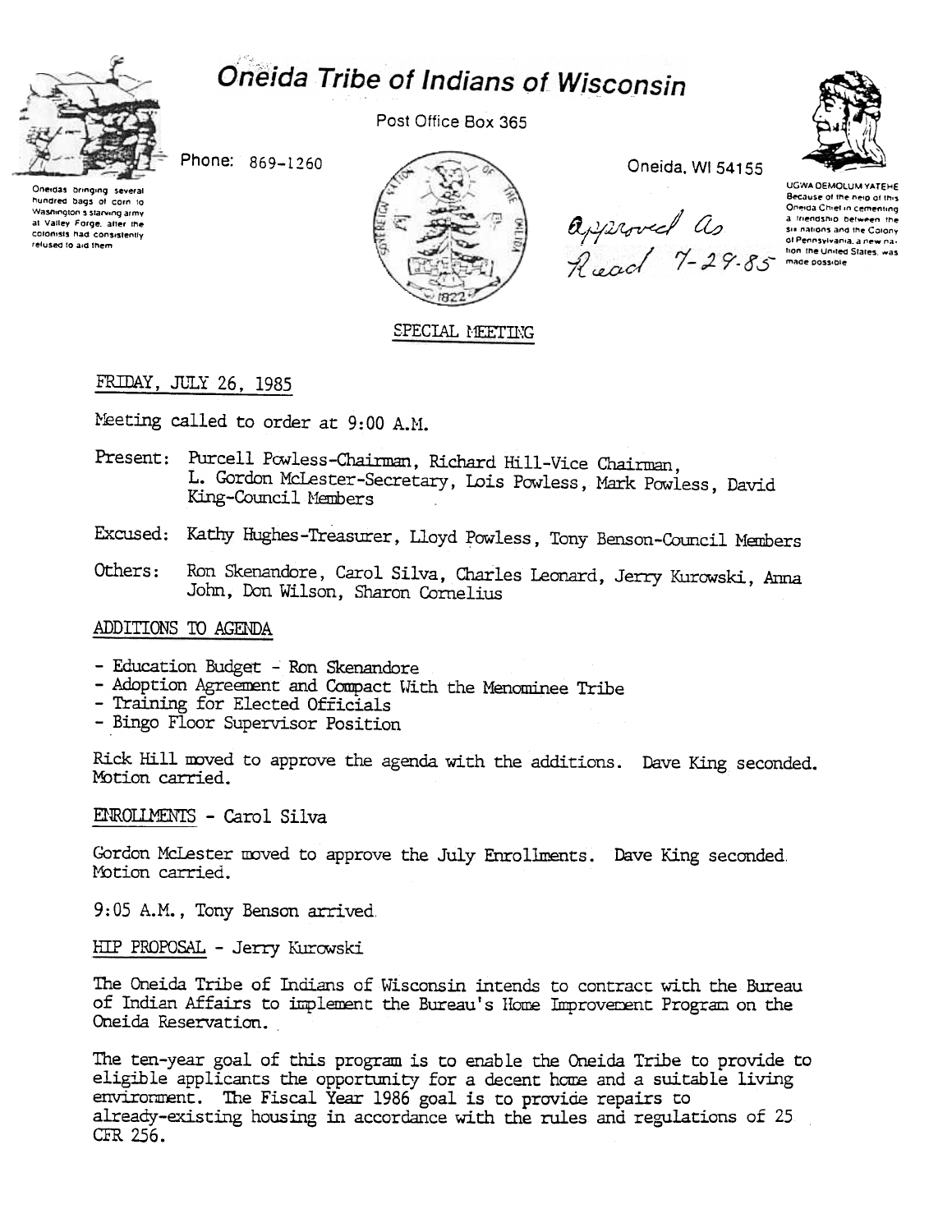Oneida Tribe of Indians of Wisconsin Special Meeting - July 26, 1985 Page 2

#### HIP PROPOSAL (CONTINUED)

For Fiscal Year 1986, these objectives will be limited to:

- Repairs to housing that will remain non-standard; 1.
- 2. Repairs to housing that will becare standard;

The ten-year plan will add the following two objectives to the HIP plan

- 3. Down payments (as identified and defined in 25 CFR 256);<br>4. New housing
- New housing

The allocation for each year of the ten-year duration will be used to provide the services above as well as the teclmical and administrative expertise to manage the HIP.

Dave King moved to approve the HIP Proposal. Gordon McLester seconded. Motion carried.

### MEDIA DAY -Charles Leonard

Kathy Hughes and Charles Leonard recently took the Press Gazette Editor, Ken Paulsen on a day long tour of the reservation. He was very impressed. The idea of a Media Day was discussed at the Public Relation Committee meeting. It was felt that this event could be a real public relations stroke for the Tribe. We would need speakers, tour guides, and some money to rent buses and provide lunch which could come out of the Public Relations budget. A simple and direct program that would include perhaps a welcome and briefing about the Tribe's economic development plan; a tour of the Norbert Hill Center, lunch in the cafeteria and a tour by bus of the reservation. We could have one Oneida present for every five or six non-Indian business persons. We could limit the number of people we can take to whatever we want, but send invitations to a very broad spectrum of the Business Community. Reservations would be on a first-come, first served basis, allowing an automatic number for the media representatives.

Dave King moved to approve the proposal of a Media Day and set up a schedule for everyone's input on what will take place and a economic impact statement about the Tribe to be part of the presentation. Nark Powless seconded. Motion carried.

### CONSERVATION BOARD MINUTES OF JUNE 19, 1985

Lois Powless moved to approve the Conservation Board Minutes. Dave King seconded. Mark Powless abstained. Motion carried.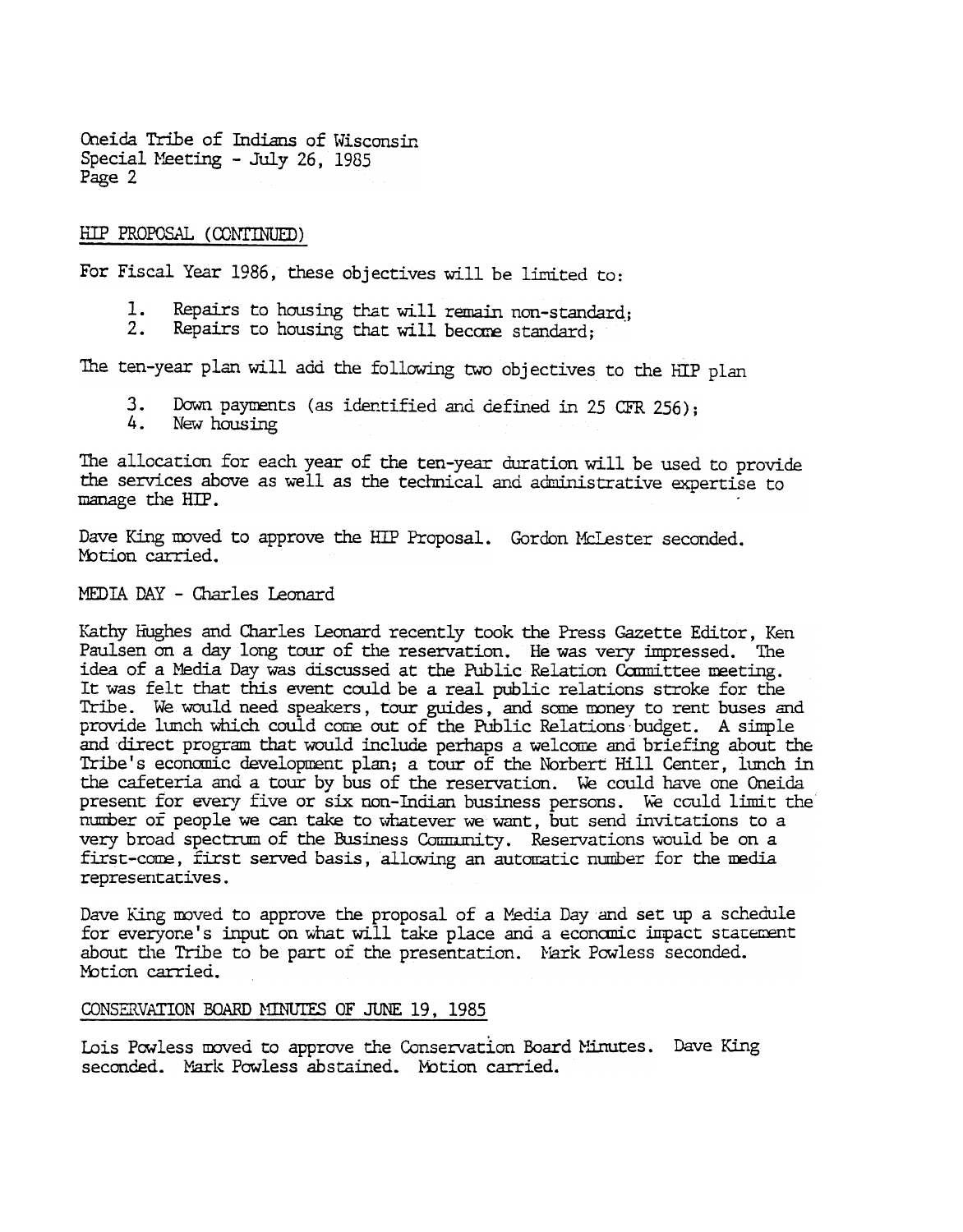Oneida Tribe of Indians of Wisconsin Special Meeting - July 26, 1985 Page 3

### DISCUSSION ON THE ADVOCACY POSITION FOR THE ONEIDA RESERVATION COMMISSION ON  $AGING - Anna John$

Anna John wanted to know if the Business Committee took any action not to post the Advocacy position. She was informed that the Business Committee had not taken any such action. After discussion on why it was not posted, Rick Hill moved to post the Advocacy position for O.R.C.O.A. Dave King seconded. Motion carried.

# EDUCATION BUDGET AND RESOLUTION #7-26-85-A FOR FY'86 CONTRACT - Ron Skenandore

The Business Committee reviewed the budgets for Higher Education -\$199,998.00; Adult Vocational Training - \$116,100.00; Direct Employment Assistance - \$24,120; Johnson O'Malley - \$114,065.00. These are allocations before indirect cost.

Rick Hill moved to adopt Resolution #7-26-85-A which states:

It is the intent of the Oneida Tribe of Indians of Wisconsin to optimally administer and manager all programs directly effecting it's membership, and,

Public Law 93-638 stipulates that Indian Tribes "are entitled to contract with the Bureau to plan, conduct, and administer all or parts of any program which the Bureau is authorized to administer..." and.

The Self-Determination policy becomes manifest with self-direction and implementation.

Be it resolved that the Oneida Tribe of Indians of Wisconsin requests to contract and administer the following BIA contract program for Fiscal Year 1986 utilizing the Master Contract concept:

| i. | Higher Education Program | 3. Johnson-O'Malley Program |  |  |
|----|--------------------------|-----------------------------|--|--|
|    |                          |                             |  |  |

2. Employment Assistance (AVT/DE) 4. Graduate Scholarship Program

Be it further resolved, that FY'86 contract negotiations, amendments and/or modifications be initiated through the Oneida Education Director and Oneida Program Administrator who will seek final approval of the Oneida General Manager and ultimately the Oneida Business Committee.

Be it further resolved, that allocations pertaining to these contracts be made available in accordance with the Letter of Credit method and contracting. Initial FY'86 allocations are to be made available to Oneida no later than October 1, 1985. The proposed term of this contract is established as three years beginning October 1, 1985 through September 30, 1988 with provisions of renewal of the Oneida Master Contract for FY'87 and FY'88.

Tony Benson seconded. Motion carried

Mark Powless moved to approve the submittal of the FY'86 Education Contracts. Tony Benson seconded. Motion carried.